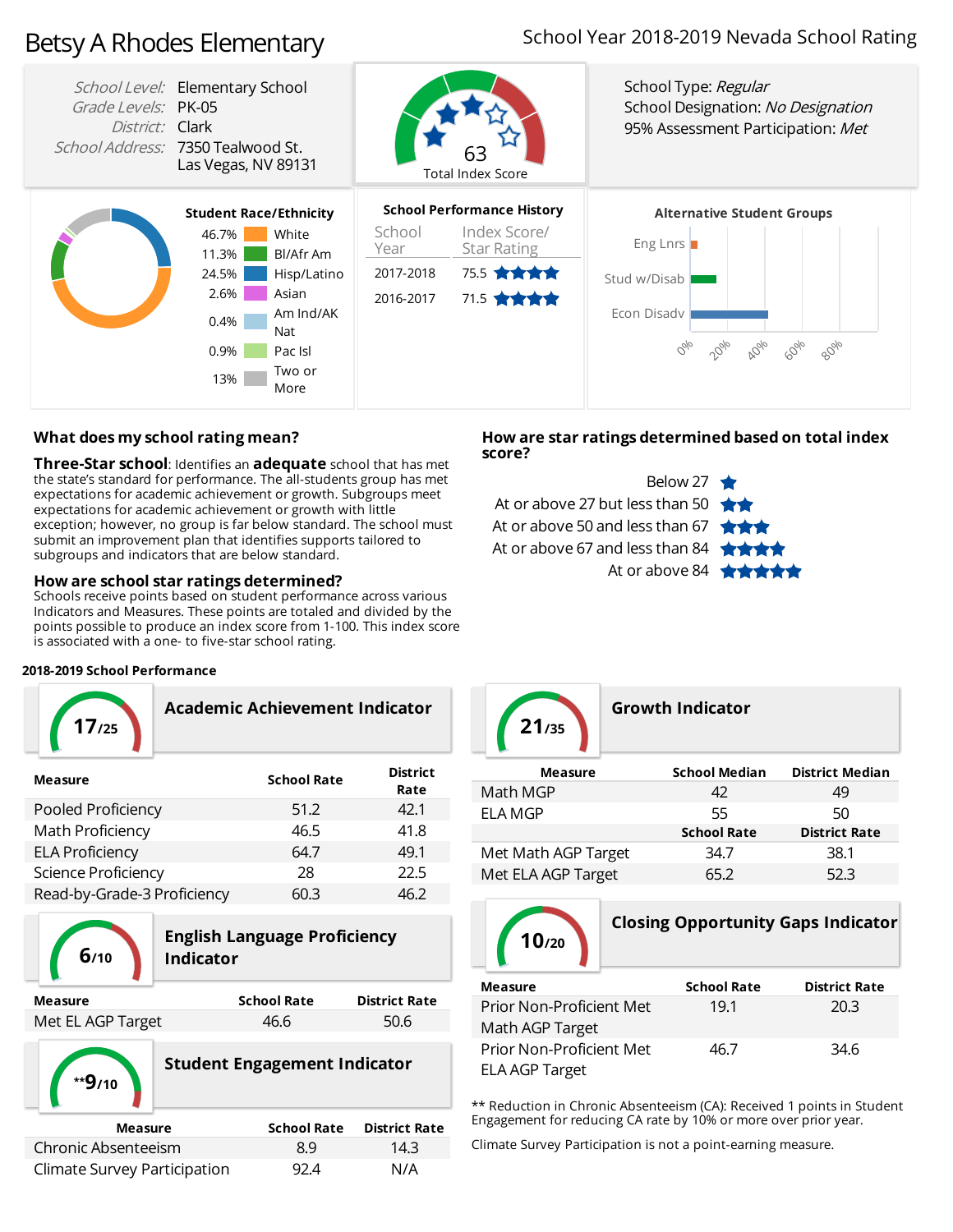

Academic Achievement is a measure of student performance based on a single administration of the State assessment. Cut scores are set that determine the achievement level needed to be proficient on the assessment. Student Proficiency is determined by calculating the percent of students in the school who met (Level 3) and exceed standards (Level 4) on the Smarter Balanced, Nevada Science, and Nevada Alternate assessments. Points are earned based on a pooled average (total number of students proficient on all three assessments divided by total number of students taking all three assessments). Schools need to have ten records in the "all students" group to receive points. Any subgroup with an assessed population less than ten will not be reported on the given Measures. Only students who have been enrolled at the school at least half the year will be included in the Measures in this Indicator.

| <b>Pooled Proficiency Points Earned: 13/20</b> |        |                 |            |                          |                 |                 |  |
|------------------------------------------------|--------|-----------------|------------|--------------------------|-----------------|-----------------|--|
|                                                | 2019 % | 2019 % District |            | 2018 %                   |                 | 2018 % District |  |
| Pooled Proficiency                             | 51.2   | 42.1            |            | 55.6                     | 41.9            |                 |  |
| <b>Math Proficient</b>                         |        |                 |            |                          |                 |                 |  |
| <b>Groups</b>                                  | 2019 % | 2019 % District | 2019 % MIP | 2018 %                   | 2018 % District | 2018 % MIP      |  |
| All Students                                   | 46.5   | 41.8            | 48.5       | 53.4                     | 41.6            | 45.8            |  |
| American Indian/Alaska Native                  |        | 31.3            | 34.3       | $\overline{\phantom{a}}$ | 36.5            | 30.9            |  |
| Asian                                          |        | 67.9            | 68.8       | 45.4                     | 67.7            | 67.2            |  |
| Black/African American                         | 34.2   | 23              | 32.3       | 33.3                     | 23              | 28.8            |  |
| Hispanic/Latino                                | 43.7   | 35.7            | 39.6       | 47.2                     | 34.4            | 36.5            |  |
| Pacific Islander                               |        | 45.8            | 48.3       |                          | 44.9            | 45.6            |  |
| Two or More Races                              | 50     | 48.2            | 55.3       | 52.1                     | 47.8            | 52.9            |  |
| White/Caucasian                                | 52.5   | 58.6            | 59.3       | 61.3                     | 58.7            | 57.2            |  |
| Special Education                              | 18.8   | 14.5            | 28.6       | 40                       | 14.5            | 24.8            |  |
| English Learners Current + Former              | 15.6   | 32.7            | 35.8       | 42.8                     | 30.3            | 32.4            |  |
| <b>English Learners Current</b>                | 8.3    | 22.1            |            | 27.2                     | 22.2            |                 |  |
| Economically Disadvantaged                     | 40.1   | 35.6            | 39         | 42                       | 34.6            | 35.7            |  |

**Math Assessments % Proficient**

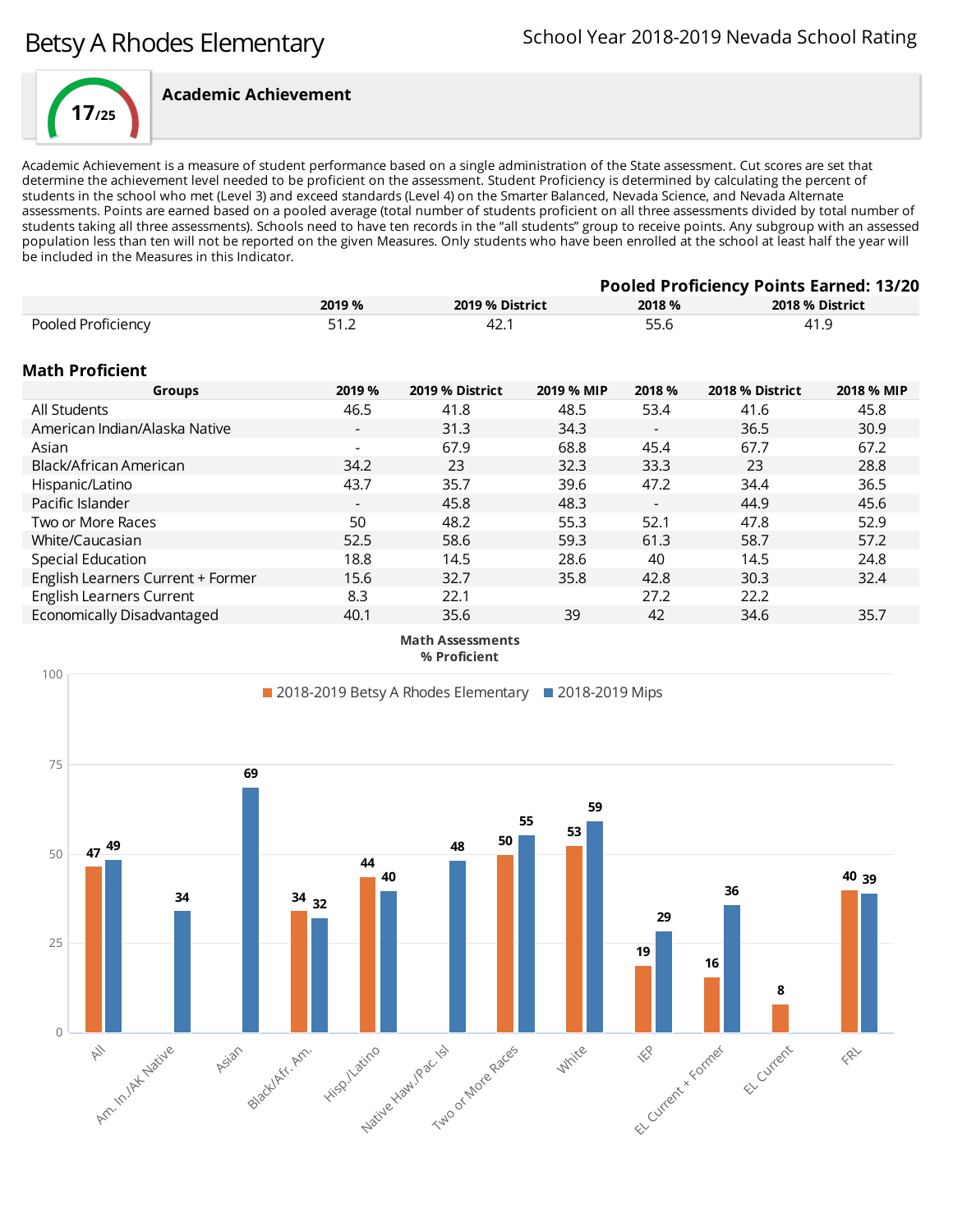

#### **ELA Proficient**

| 2019 %                   | 2019 % District | 2019 % MIP | 2018 %                   | 2018 % District | 2018 % MIP |
|--------------------------|-----------------|------------|--------------------------|-----------------|------------|
| 64.7                     | 49.1            | 57         | 66.7                     | 49              | 54.7       |
| $\overline{\phantom{0}}$ | 41.6            | 42.5       | $\overline{\phantom{a}}$ | 42.5            | 39.5       |
| $\overline{\phantom{0}}$ | 70              | 75.4       | 63.6                     | 71.5            | 74.1       |
| 44.7                     | 31.6            | 42.6       | 59.2                     | 31.2            | 39.6       |
| 67.5                     | 43.2            | 48.2       | 65.2                     | 41.8            | 45.5       |
| $\overline{\phantom{a}}$ | 50.6            | 57.9       | $\overline{\phantom{a}}$ | 52.6            | 55.7       |
| 64.7                     | 56.7            | 64.4       | 60.8                     | 57              | 62.6       |
| 68.2                     | 65              | 67.4       | 70.2                     | 66.2            | 65.7       |
| 27                       | 15.1            | 30         | 40                       | 15.6            | 26.3       |
| 47.2                     | 38.2            | 41.4       | 50                       | 34.6            | 38.4       |
| 16.6                     | 22.8            |            | 36.3                     | 21.8            |            |
| 60.6                     | 42.8            | 46.8       | 60.5                     | 42.1            | 44         |
|                          |                 |            |                          |                 |            |



### **Science Proficient**

| <b>Groups</b>                     | 2019 %                   | 2019 % District | 2018 %                   | 2018 % District |
|-----------------------------------|--------------------------|-----------------|--------------------------|-----------------|
| All Students                      | 28                       | 22.5            | 32.5                     | 21.8            |
| American Indian/Alaska Native     | $\overline{\phantom{a}}$ | 19.3            | $\overline{\phantom{a}}$ | 17.9            |
| Asian                             |                          | 42.7            | $\blacksquare$           | 41.7            |
| Black/African American            | 21.3                     | 9.3             | 0                        | 8.5             |
| Hispanic/Latino                   | 21.6                     | 15.4            | 13.3                     | 14.6            |
| Pacific Islander                  | $\overline{\phantom{a}}$ | 19.3            | $\overline{\phantom{a}}$ | 19.2            |
| Two or More Races                 | 25                       | 27              | 47.1                     | 28.4            |
| White/Caucasian                   | 35.7                     | 39              | 45                       | 37.5            |
| Special Education                 | 10                       | 5.2             | 26.6                     | 4.9             |
| English Learners Current + Former |                          | 13.3            | $\overline{\phantom{a}}$ | 12.5            |
| English Learners Current          |                          | 2.6             | $\qquad \qquad -$        | 1.6             |
| Economically Disadvantaged        | 13.5                     | 16.8            | 23                       | 16              |
|                                   |                          |                 |                          |                 |

**Science Assessments % Proficient**

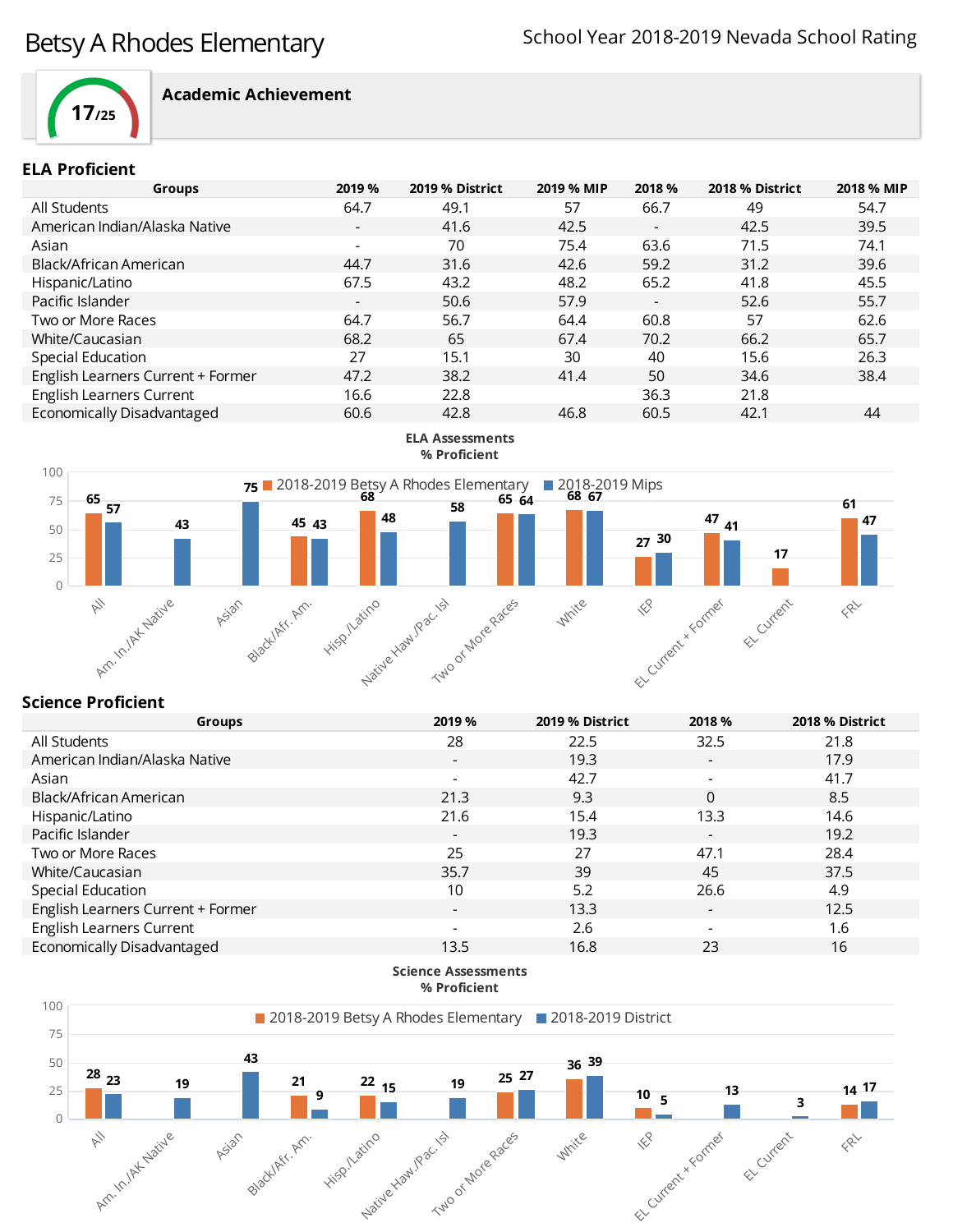

| <b>Read by Grade 3 Proficient</b> |                          |                 | Read by Grade 3 Points Earned: 4/5 |                 |
|-----------------------------------|--------------------------|-----------------|------------------------------------|-----------------|
| Groups                            | 2019 %                   | 2019 % District | 2018 %                             | 2018 % District |
| All Students                      | 60.3                     | 46.2            | 68.1                               | 46.6            |
| American Indian/Alaska Native     | $\overline{\phantom{0}}$ | 42.1            | $\overline{\phantom{a}}$           | 42.4            |
| Asian                             |                          | 67              |                                    | 67.5            |
| Black/African American            | 18.1                     | 29.1            | $\overline{\phantom{a}}$           | 30.3            |
| Hispanic/Latino                   | 65.5                     | 41.2            | 55                                 | 39.5            |
| Pacific Islander                  | $\overline{\phantom{a}}$ | 46.2            | $\overline{\phantom{a}}$           | 49.5            |
| Two or More Races                 |                          | 54.8            | -80                                | 53.7            |
| White/Caucasian                   | 66.5                     | 61.2            | 72.9                               | 63.9            |
| Special Education                 | 7.5                      | 17.6            | 30.7                               | 17.4            |
| English Learners Current + Former | $\overline{\phantom{a}}$ | 34.2            | $\overline{\phantom{a}}$           | 30.4            |
| <b>English Learners Current</b>   |                          | 26.8            | $\overline{\phantom{a}}$           | 25.4            |
| Economically Disadvantaged        | 46.7                     | 40.2            | 60.7                               | 39.5            |



**Read by Grade 3**

The Measure of Academic Progress (MAP) is administered to students in Kindergarten through the 3rd grade and is a measure of progress toward the goal of reading proficiency by the 3rd grade. The information below represents the performance of students on this assessment. Students scoring above the 40th percentile have a higher likelihood of achieving reading proficiency by the 3rd grade. For this assessment, student growth above 60 is considered above average (green), growth from 41 through 60 (including 60) is considered typical (white), and growth at or below 40 is considered below average (red).

| Grade Level  | Percent Above the 40 <sup>th</sup> Percentile | <b>Student Growth Score</b> |
|--------------|-----------------------------------------------|-----------------------------|
| 2nd Grade    | 74                                            | 41                          |
| 1st Grade    | 80                                            | 64                          |
| Kindergarten | 58.6                                          | 51                          |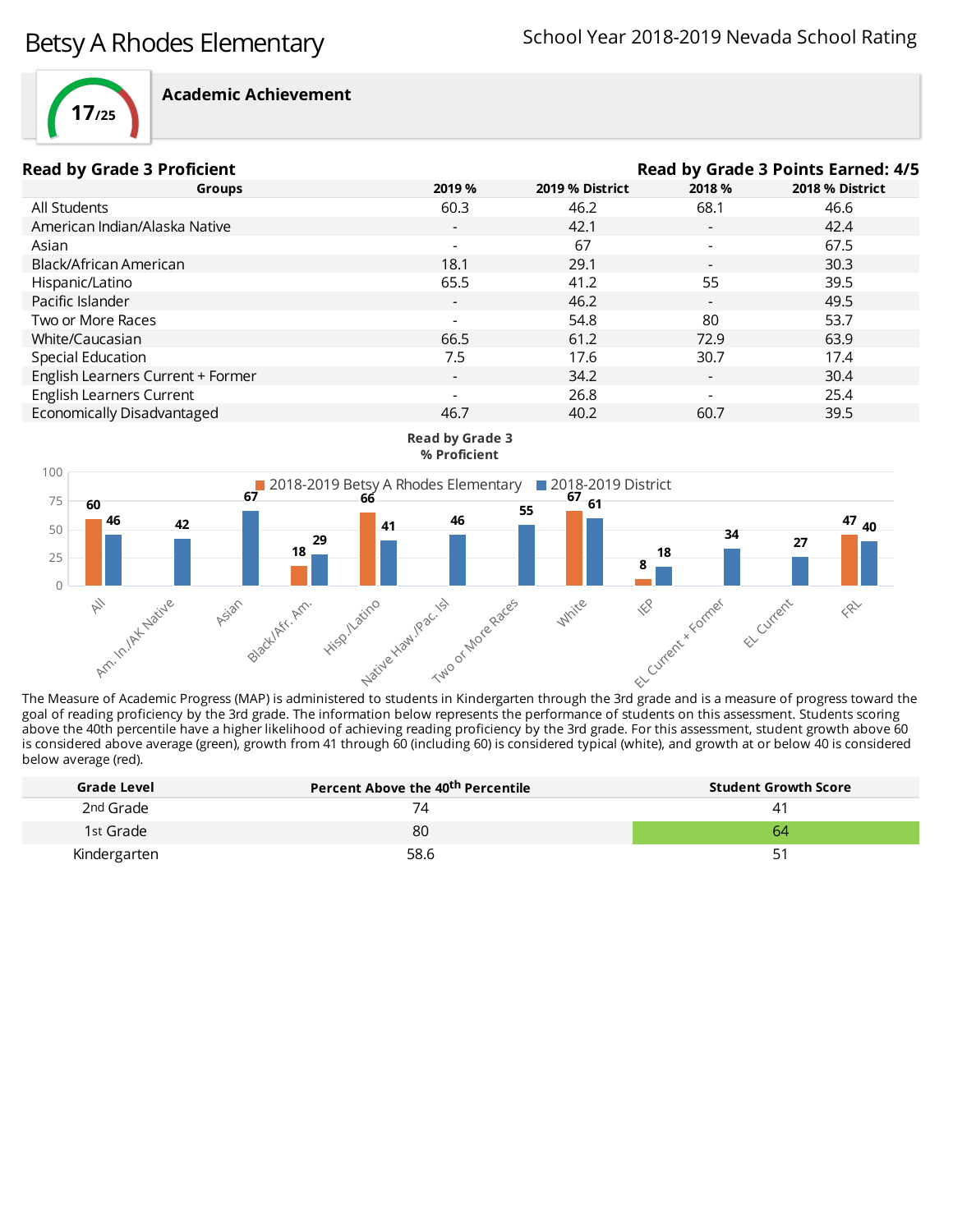

#### **Participation on State Assessments**

At least 95% of all students and 95% of students in each subgroup must participate in the state Math and ELA assessments. Any group or subgroup that does not meet 95% participation on each assessment will be flagged. In the first year of flags, a school will receive a "participation warning" but will have no points deducted. A second consecutive year of flags will result in a school receiving a "participation penalty" and points will be deducted from the Academic Achievement Indicator, based upon the number of flags. Subsequent consecutive years of flags will result in points deducted. Note that the same subgroups do not need to be flagged each year to receive warnings/penalties. Only Math and ELA assessments impact participation warnings/penalties.

| <b>Participation Penalty: 0</b>   | Yellow indicates 95% participation requirement not met. |                          |                          |                          |
|-----------------------------------|---------------------------------------------------------|--------------------------|--------------------------|--------------------------|
| <b>Groups</b>                     | 2019 % Math                                             | 2019 % ELA               | 2018 % Math              | 2018 % ELA               |
| All Students                      | $>=95%$                                                 | $>=95%$                  | $>=95%$                  | $>=95%$                  |
| American Indian/Alaska Native     | $\overline{\phantom{a}}$                                | $\overline{\phantom{a}}$ |                          | $\overline{\phantom{a}}$ |
| Asian                             | $\overline{\phantom{a}}$                                | $\overline{\phantom{a}}$ |                          | $\overline{\phantom{0}}$ |
| Black/African American            | $>=95%$                                                 | $>=95%$                  | $>=95%$                  | $>=95%$                  |
| Hispanic/Latino                   | $>=95%$                                                 | $>=95%$                  | $>=95%$                  | $>=95%$                  |
| Pacific Islander                  | $\overline{\phantom{a}}$                                | $\overline{\phantom{a}}$ | $\overline{\phantom{0}}$ | $\overline{\phantom{0}}$ |
| Two or More Races                 | $>=95%$                                                 | $>=95%$                  | $>=95%$                  | $>= 95%$                 |
| White/Caucasian                   | $>=95%$                                                 | $>=95%$                  | $>=95%$                  | $>=95%$                  |
| Special Education                 | $>=95%$                                                 | $>=95%$                  | $>=95%$                  | $>=95%$                  |
| English Learners Current + Former | N/A                                                     | N/A                      | $\overline{\phantom{a}}$ | $\overline{\phantom{a}}$ |
| <b>English Learners Current</b>   | $\overline{\phantom{a}}$                                | $\overline{\phantom{a}}$ |                          |                          |
| Economically Disadvantaged        | $>=95%$                                                 | $>=95%$                  | $>=95%$                  | $>=95%$                  |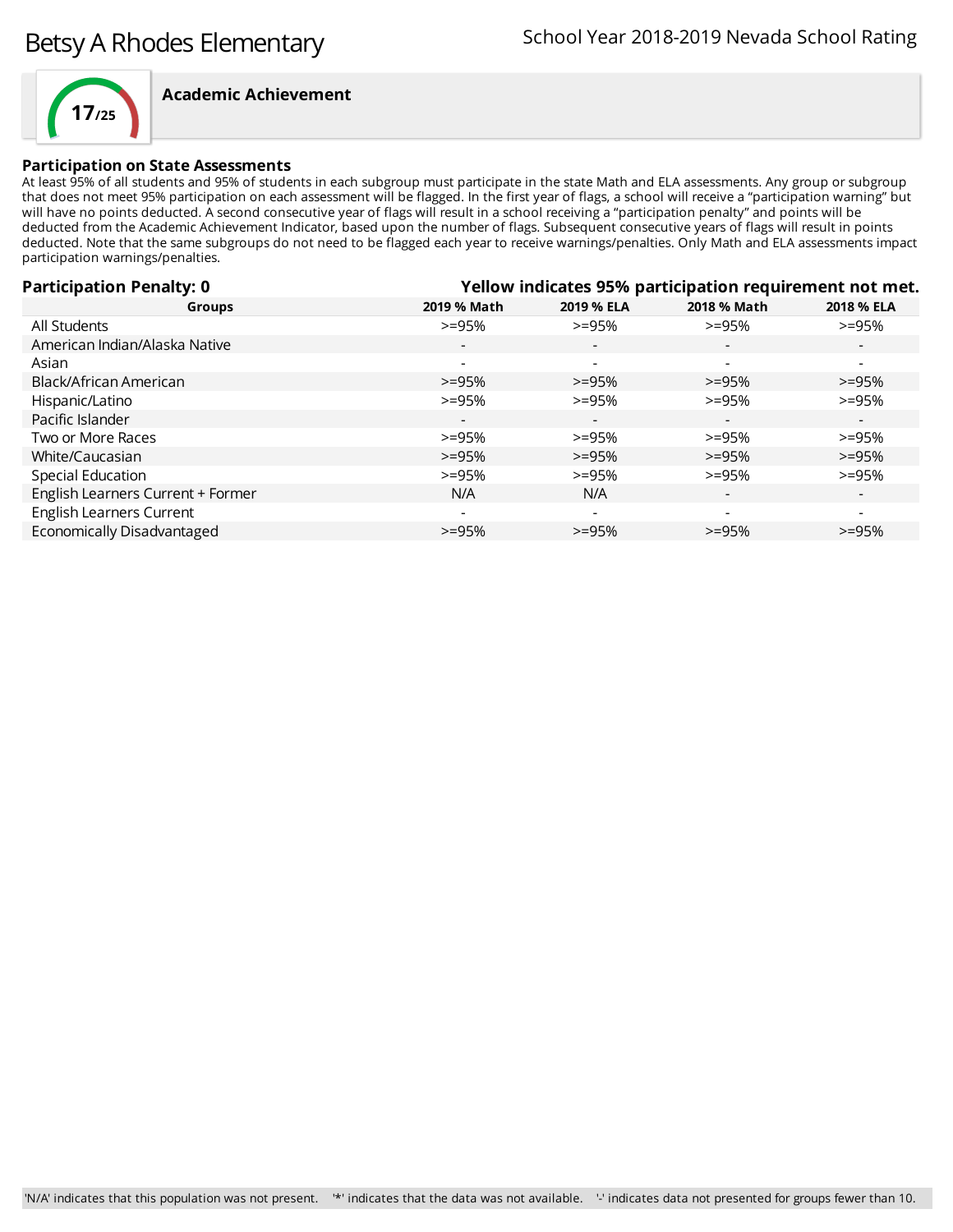

**Student Growth**

Student growth is a measure of performance on the state assessments over time.

- Student Growth Percentile (SGP) is a measure of student achievement over time and compares the achievement over time and compares the
- achievement of similar subgroups of students from one test administration to the next. An SGP from 35 to 65 is considered typical growth. Median Growth Percentile (MGP) is a summary of the SGPs in a school. A school's MGP is determined by rank ordering all the SGPs in the
- school from the lowest to highest and finding the median or middle number.
- Adequate Growth Percentile (AGP) describes the amount of growth a student needs to remain or become proficient on the state assessment in three years. This is the minimum SGP a student must meet or exceed to be on track to target.

Schools need to have ten records in the "all students" group to receive points. Any subgroup with an assessed population less than ten will not be reported on the given Measures. Only students who have been enrolled at the school at least half the year will be included in the Measures in this Indicator.

| <b>MGP Growth Data</b>                                    |                                               |                                  | <b>Math MGP Points Earned: 3/10</b>                 |                            |                                               |                                  | <b>ELA MGP Points Earned: 7/10</b>                  |
|-----------------------------------------------------------|-----------------------------------------------|----------------------------------|-----------------------------------------------------|----------------------------|-----------------------------------------------|----------------------------------|-----------------------------------------------------|
| 2019<br>Math<br>Groups<br><b>MGP</b>                      | 2019<br><b>District</b><br>Math<br><b>MGP</b> | 2019<br><b>ELA</b><br><b>MGP</b> | 2019<br><b>District</b><br><b>ELA</b><br><b>MGP</b> | 2018<br>Math<br><b>MGP</b> | 2018<br><b>District</b><br>Math<br><b>MGP</b> | 2018<br><b>ELA</b><br><b>MGP</b> | 2018<br><b>District</b><br><b>ELA</b><br><b>MGP</b> |
| 42<br>All Students                                        | 49                                            | 55                               | 50                                                  | 49                         | 50                                            | 55                               | 51                                                  |
| American Indian/Alaska Native<br>$\overline{\phantom{a}}$ | 50                                            | $\overline{\phantom{a}}$         | 48                                                  | $\overline{\phantom{0}}$   | 46                                            | $\overline{\phantom{a}}$         | 39                                                  |
| Asian                                                     | 59                                            | $\overline{\phantom{a}}$         | 59                                                  |                            | 60                                            | $\overline{\phantom{a}}$         | 61                                                  |
| Black/African American<br>30                              | 44                                            | 63.5                             | 46                                                  | 33.5                       | 44                                            | 53.5                             | 45                                                  |
| 36<br>Hispanic/Latino                                     | 48                                            | 49                               | 50                                                  | 43                         | 49                                            | 52                               | 51                                                  |
| Pacific Islander<br>$\overline{\phantom{a}}$              | 53                                            | $\overline{\phantom{a}}$         | 49                                                  | $\overline{\phantom{0}}$   | 54                                            | $\sim$                           | 51                                                  |
| Two or More Races<br>55.5                                 | 51                                            | 60.5                             | 50                                                  | 56                         | 50                                            | 49                               | 51                                                  |
| 45<br>White/Caucasian                                     | 53                                            | 49.5                             | 52                                                  | 50                         | 52                                            | 59                               | 53                                                  |
| Special Education<br>25                                   | 41                                            | 48.5                             | 41                                                  | 47                         | 42                                            | 62                               | 38                                                  |
| English Learners Current + Former<br>46                   | 49                                            | 53                               | 51                                                  | 50.5                       | 49                                            | 61                               | 52                                                  |
| <b>English Learners Current</b><br>-                      | 47                                            | $\overline{\phantom{a}}$         | 48                                                  |                            | 47                                            |                                  | 49                                                  |
| Economically Disadvantaged<br>32.5                        | 48                                            | 64                               | 49                                                  | 43.5                       | 48                                            | 58                               | 50                                                  |

| AGP Growth Data                   |                            |                                               |                                  | <b>Math AGP Points Earned: 3.5/7.5</b>              |                            | <b>ELA AGP Points Earned: 7.5/7.5</b>         |                                  |                                                     |
|-----------------------------------|----------------------------|-----------------------------------------------|----------------------------------|-----------------------------------------------------|----------------------------|-----------------------------------------------|----------------------------------|-----------------------------------------------------|
| <b>Groups</b>                     | 2019<br>Math<br><b>AGP</b> | 2019<br><b>District</b><br>Math<br><b>AGP</b> | 2019<br><b>ELA</b><br><b>AGP</b> | 2019<br><b>District</b><br><b>ELA</b><br><b>AGP</b> | 2018<br>Math<br><b>AGP</b> | 2018<br><b>District</b><br>Math<br><b>AGP</b> | 2018<br><b>ELA</b><br><b>AGP</b> | 2018<br><b>District</b><br><b>ELA</b><br><b>AGP</b> |
| All Students                      | 34.7                       | 38.1                                          | 65.2                             | 52.3                                                | 43.3                       | 38                                            | 61.1                             | 50.6                                                |
| American Indian/Alaska Native     | $\overline{\phantom{a}}$   | 33.5                                          | $\overline{\phantom{a}}$         | 41.3                                                | $\overline{\phantom{a}}$   | 33                                            | $\overline{\phantom{a}}$         | 39.2                                                |
| Asian                             | $\blacksquare$             | 61.7                                          | $\overline{\phantom{a}}$         | 70.7                                                | $\overline{\phantom{0}}$   | 60.3                                          | $\overline{\phantom{0}}$         | 70.5                                                |
| Black/African American            | 16.6                       | 23                                            | 58.2                             | 38.3                                                | 20                         | 23.1                                          | 55                               | 37.1                                                |
| Hispanic/Latino                   | 31.8                       | 32.7                                          | 65.9                             | 48.2                                                | 33.3                       | 32.8                                          | 52.9                             | 46.2                                                |
| Pacific Islander                  | $\overline{\phantom{a}}$   | 41                                            | $\overline{\phantom{a}}$         | 51.7                                                | $\overline{\phantom{a}}$   | 42.7                                          | $\overline{\phantom{a}}$         | 53.2                                                |
| Two or More Races                 | 46.3                       | 43.3                                          | 78.5                             | 57.7                                                | 51.5                       | 41.7                                          | 60.6                             | 55.2                                                |
| White/Caucasian                   | 37.6                       | 51.1                                          | 63.7                             | 64.2                                                | 50.4                       | 50.2                                          | 66.3                             | 61                                                  |
| Special Education                 | 12.5                       | 14.5                                          | 50                               | 23.3                                                | 29.6                       | 15                                            | 44.4                             | 21.6                                                |
| English Learners Current + Former | 23                         | 31.8                                          | 61.5                             | 46                                                  | 20                         | 31.3                                          | 80                               | 43.7                                                |
| <b>English Learners Current</b>   | $\overline{\phantom{a}}$   | 21.3                                          | $\overline{\phantom{a}}$         | 33.3                                                | $\overline{\phantom{a}}$   | 22.6                                          |                                  | 33                                                  |
| Economically Disadvantaged        | 25                         | 33.1                                          | 67                               | 48                                                  | 34                         | 33                                            | 55.6                             | 45.8                                                |
|                                   |                            |                                               |                                  |                                                     |                            |                                               |                                  |                                                     |

For additional information, please see [https://ngma.bighorn.doe.nv.gov/nvgrowthmodel/.](https://ngma.bighorn.doe.nv.gov/nvgrowthmodel/)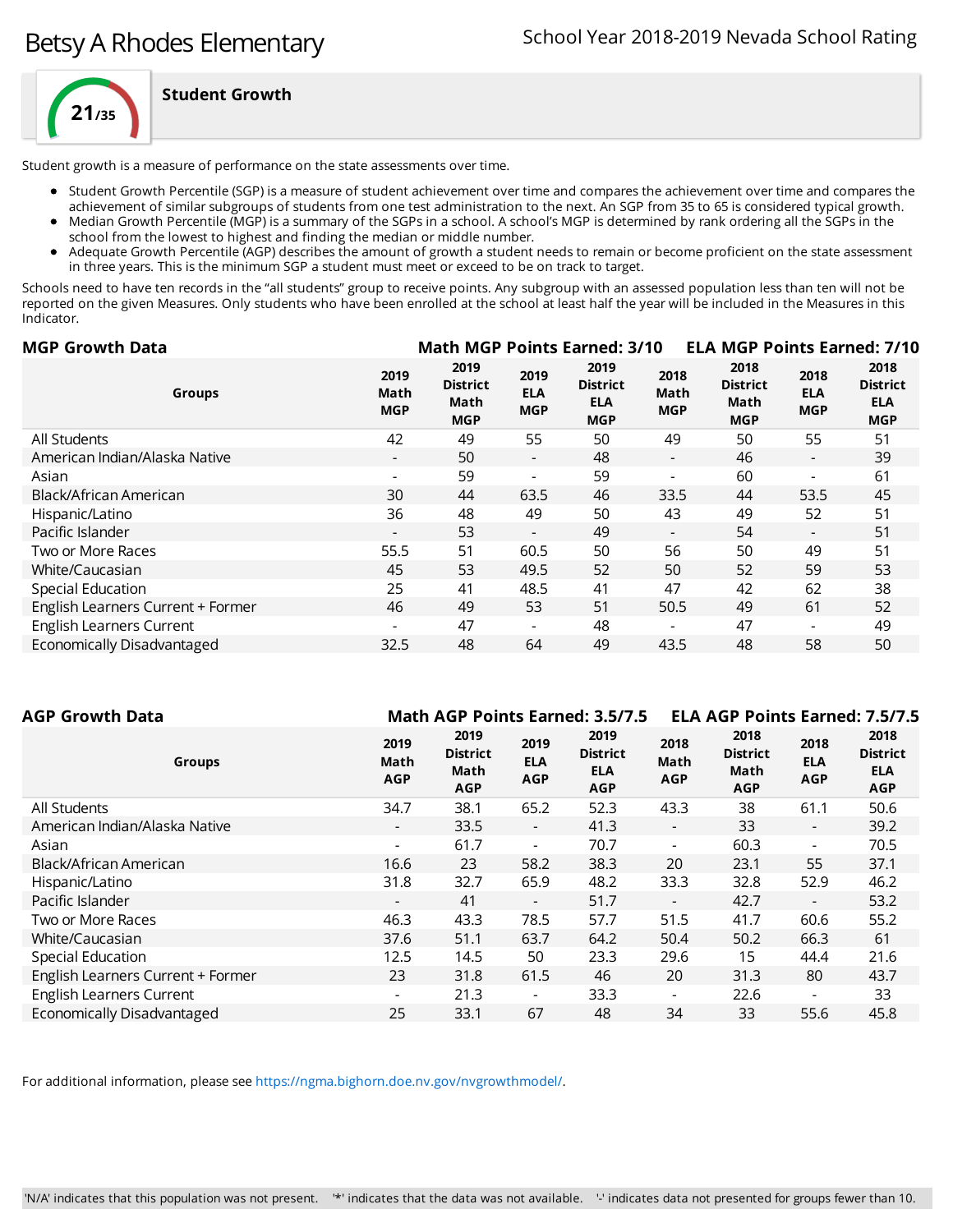# Betsy A Rhodes Elementary



English Language Proficiency is a measure of English Learners (ELs) achieving English Language proficiency on the state English Language Proficiency assessment, WIDA. The NSPF includes Adequate Growth Percentiles (AGPs) to determine if ELs are meeting the goal toward English Language proficiency. Students meeting their growth targets should be on track to become English proficient and exit English language status in five years. Schools need to have ten records in the EL subgroup to receive points. Any school with an assessed population less than ten will not be reported on the given Measures. Only students who have been enrolled at the school at least half the year will be included in the Measures in this Indicator.



For additional information, please see [https://ngma.bighorn.doe.nv.gov/nvgrowthmodel/.](https://ngma.bighorn.doe.nv.gov/nvgrowthmodel/)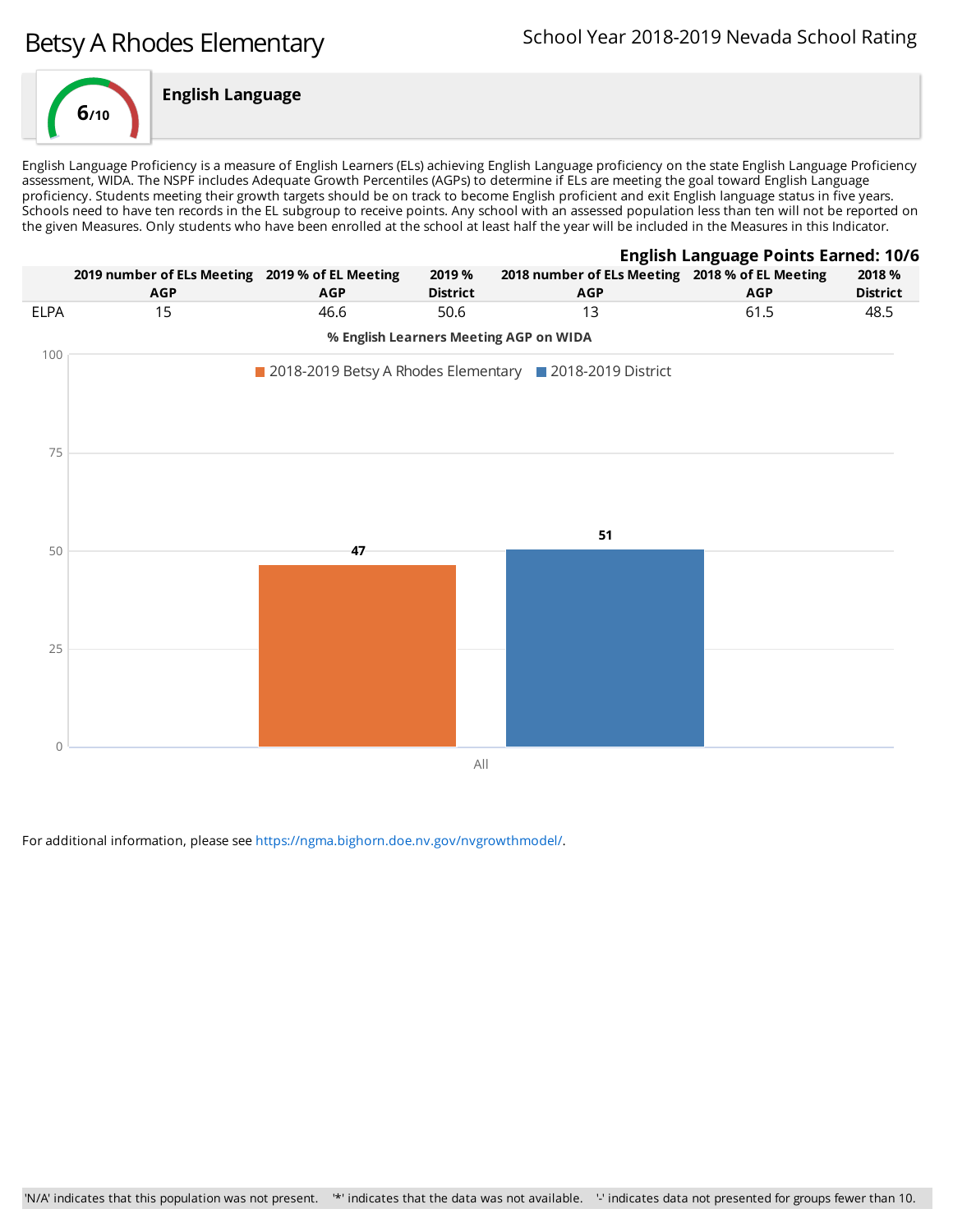

## **Closing Opportunity Gaps**

Closing Opportunity Gaps is a measure of non-proficiency. This measure includes students who were non-proficient on the previous year's state assessment and determines if those students in the current assessment administration succeeded in meeting their Adequate Growth Percentile target. Schools need to have ten records in the "all students" group to receive points. Any subgroup with an assessed population less than ten will not be reported on the given Measures. Only students who have been enrolled at the school at least half the year will be included in the Measures in this Indicator.

|                                   |                                      | <b>Math AGP Points Earned: 2/10</b> |                                     |                                  | <b>ELA AGP Points Earned: 8/10</b>   |                            |                                     |                                  |
|-----------------------------------|--------------------------------------|-------------------------------------|-------------------------------------|----------------------------------|--------------------------------------|----------------------------|-------------------------------------|----------------------------------|
| <b>Groups</b>                     | 2019<br>% Meeting<br><b>AGP Math</b> | 2019<br>% District<br>Math          | 2019<br>% Meeting<br><b>AGP ELA</b> | 2019<br>% District<br><b>ELA</b> | 2018<br>% Meeting<br><b>AGP Math</b> | 2018<br>% District<br>Math | 2018<br>% Meeting<br><b>AGP ELA</b> | 2018<br>% District<br><b>ELA</b> |
| All Students                      | 19.1                                 | 20.3                                | 46.7                                | 34.6                             | 21.5                                 | 22.3                       | 44.1                                | 34.7                             |
| American Indian/Alaska Native     | $\overline{\phantom{a}}$             | 23.3                                | $\overline{\phantom{a}}$            | 32.6                             | $\overline{\phantom{a}}$             | 17.5                       | $\overline{\phantom{0}}$            | 24                               |
| Asian                             | $\overline{\phantom{a}}$             | 33.6                                | $\overline{\phantom{a}}$            | 46.6                             | $\overline{\phantom{a}}$             | 35.5                       | $\overline{\phantom{0}}$            | 46.8                             |
| Black/African American            | 7.5                                  | 14.5                                | 36.2                                | 27.3                             | $\Omega$                             | 15.1                       | 50                                  | 27.6                             |
| Hispanic/Latino                   | 15                                   | 19.3                                | 52.6                                | 34.3                             | 17.3                                 | 21.6                       | 47                                  | 34.7                             |
| Pacific Islander                  | $\overline{\phantom{0}}$             | 25.8                                | $\overline{\phantom{a}}$            | 32.8                             | $\overline{\phantom{a}}$             | 26.5                       | $\overline{\phantom{a}}$            | 38                               |
| Two or More Races                 | 23.5                                 | 23.6                                | 66.5                                | 38.2                             | 31.2                                 | 24.3                       | 41.6                                | 35                               |
| White/Caucasian                   | 23                                   | 27.3                                | 38.7                                | 40.6                             | 25                                   | 28.3                       | 40                                  | 39.2                             |
| Special Education                 | 7                                    | 8.1                                 | 37.5                                | 17                               | 6.6                                  | 10.3                       | 31.5                                | 18                               |
| English Learners Current + Former | N/A                                  | N/A                                 | N/A                                 | N/A                              | $\overline{\phantom{a}}$             | N/A                        |                                     | N/A                              |
| <b>English Learners Current</b>   |                                      | 15.6                                | $\overline{\phantom{a}}$            | 29.6                             | $\blacksquare$                       | 18.8                       |                                     | 31.3                             |
| Economically Disadvantaged        | 15.3                                 | 19.1                                | 56.2                                | 33.2                             | 19.1                                 | 20.6                       | 45.9                                | 33.3                             |